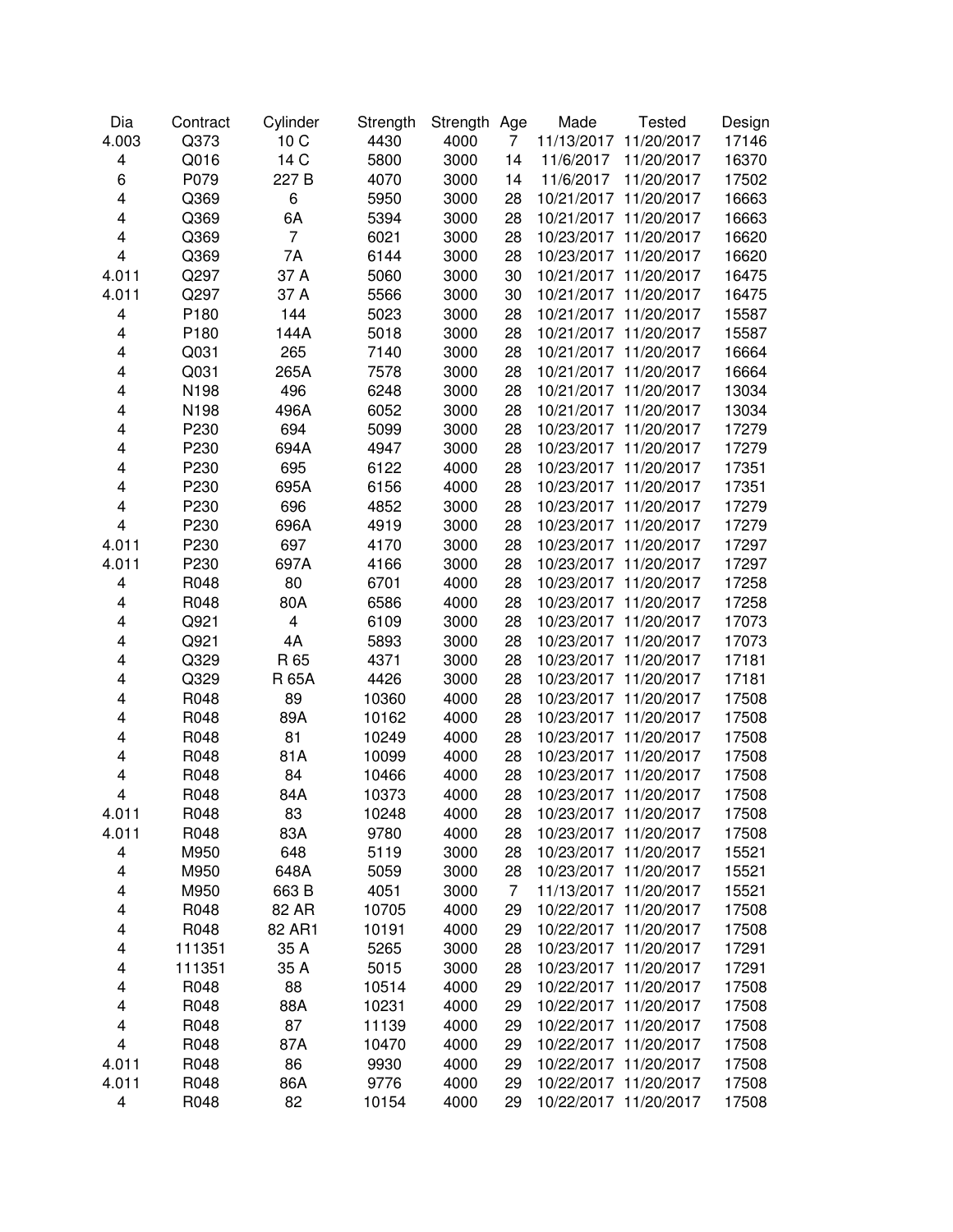| 4                       | R048   | 82A                     | 10440 | 4000 | 29 | 10/22/2017 11/20/2017    | 17508  |
|-------------------------|--------|-------------------------|-------|------|----|--------------------------|--------|
| 4                       | R048   | 85                      | 10394 | 4000 | 29 | 10/22/2017 11/20/2017    | 17508  |
| 4                       | R048   | 85A                     | 11073 | 4000 | 29 | 10/22/2017 11/20/2017    | 17508  |
| 4                       | P922   | 113                     | 4580  | 3000 | 28 | 10/23/2017<br>11/20/2017 | 16616  |
| 4                       | P922   | 113A                    | 4568  | 3000 | 28 | 10/23/2017 11/20/2017    | 16616  |
| 4                       | Q379   | $\overline{c}$          | 5601  | 3000 | 28 | 10/23/2017 11/20/2017    | 17488  |
| 4                       | Q379   | 2A                      | 5714  | 3000 | 28 | 10/23/2017 11/20/2017    | 17488  |
| 4                       | Q358   | 3                       | 6845  | 3000 | 28 | 10/23/2017 11/20/2017    | 17636  |
| 4                       | Q358   | 3A                      | 7008  | 3000 | 28 | 10/23/2017 11/20/2017    | 17636  |
| 4                       | P047   | 130 A                   | 6072  | 4000 | 28 | 10/23/2017 11/20/2017    | 16225  |
| $\overline{\mathbf{4}}$ | P047   | 130 A                   | 6991  | 4000 | 28 | 10/23/2017 11/20/2017    | 16225  |
| 4.011                   | Q172   | 12                      | 5375  | 3000 | 28 | 10/24/2017 11/21/2017    | 16491  |
| 4.011                   | Q172   | 12A                     | 5439  | 3000 | 28 | 10/24/2017 11/21/2017    | 16491  |
| 4                       | Q172   | 12B                     | 4327  | 3000 | 28 | 10/24/2017 11/21/2017    | 16491  |
| 4                       | Q172   | 12 C                    | 4410  | 3000 | 28 | 10/24/2017 11/21/2017    | 16491  |
| $\overline{\mathbf{4}}$ | Q318   | 21 A                    | 7386  | 4000 | 28 | 10/24/2017 11/21/2017    | 17281  |
| 4                       | Q318   | 21 A                    | 7147  | 4000 | 28 | 10/24/2017 11/21/2017    | 17281  |
| 4                       | 119940 | 22 A                    | 5235  | 3000 | 28 | 10/24/2017 11/21/2017    | 17130  |
| 4                       | 119940 | 22 A                    | 5218  | 3000 | 28 | 10/24/2017 11/21/2017    | 17130  |
| 4                       | R033   | 34 A                    | 5291  | 3000 | 28 | 10/24/2017 11/21/2017    | 15299  |
| 4                       | R033   | 34 A                    | 4860  | 3000 | 28 | 10/24/2017 11/21/2017    | 15299  |
| 4                       | Q297   | 38 A                    | 4691  | 3000 | 28 | 10/24/2017 11/21/2017    | 16475  |
| 4                       | Q297   | 38 A                    | 4245  | 3000 | 28 | 10/24/2017 11/21/2017    | 16475  |
| 4.011                   | P261   | 143                     | 5139  | 3000 | 28 | 10/24/2017 11/21/2017    | 17280  |
| 4.011                   | P261   | 143A                    | 5167  | 3000 | 28 | 10/24/2017 11/21/2017    | 17280  |
| $\overline{\mathbf{4}}$ | P230   | 698                     | 6244  | 3000 | 28 | 10/24/2017 11/21/2017    | 17279  |
| 4                       | P230   | 698A                    | 5922  | 3000 | 28 | 10/24/2017 11/21/2017    | 17279  |
| 4                       | P230   | 699                     | 4643  | 3000 | 28 | 10/24/2017 11/21/2017    | 17309  |
| 4                       | P230   | 699A                    | 4583  | 3000 | 28 | 10/24/2017 11/21/2017    | 17309  |
| 4                       | Q369   | 8                       | 5942  | 3000 | 28 | 10/24/2017 11/21/2017    | 16620  |
| 4                       | Q369   | 8A                      | 6923  | 3000 | 28 | 10/24/2017 11/21/2017    | 16620  |
| 4                       | N198   | 497                     | 6783  | 3000 | 28 | 10/24/2017 11/21/2017    | 13034  |
| 4                       | N198   | 497A                    | 6535  | 3000 | 28 | 10/24/2017 11/21/2017    | 13034  |
| 4                       | Q374   | 3 B                     | 3911  | 3000 | 7  | 11/14/2017 11/21/2017    | 15521  |
| 4                       | Q374   | 3C                      | 3368  | 3000 | 7  | 11/14/2017 11/21/2017    | 15521  |
| 4                       | Q031   | 266                     | 7085  | 3000 | 28 | 10/24/2017 11/21/2017    | 17255  |
| 4                       | Q031   | 266A                    | 7277  | 3000 | 28 | 10/24/2017 11/21/2017    | 17255  |
| 4                       | R064   | 39                      | 7069  | 3000 | 28 | 10/24/2017 11/21/2017    | 172084 |
| 4                       | R064   | 39A                     | 6669  | 3000 | 28 | 10/24/2017 11/21/2017    | 172084 |
| 4.008                   | Q015   | 244 A                   | 4942  | 3000 | 28 | 10/24/2017 11/21/2017    | 17603  |
| 4.008                   | Q015   | 244 A                   | 5061  | 3000 | 28 | 10/24/2017 11/21/2017    | 17603  |
| 4                       | Q308   | 5 ARB                   | 10755 | 6000 | 28 | 10/24/2017 11/21/2017    | 16504  |
| 4                       | Q308   | 5 ARB                   | 11081 | 6000 | 28 | 10/24/2017 11/21/2017    | 16504  |
| 4                       | R218   | $\overline{\mathbf{4}}$ | 6046  | 3000 | 28 | 10/24/2017 11/21/2017    | 17587  |
| 4                       | R218   | 4A                      | 5910  | 3000 | 28 | 10/24/2017 11/21/2017    | 17587  |
| 4                       | P922   | 114                     | 3830  | 3000 | 28 | 10/24/2017 11/21/2017    | 16616  |
| 4                       | P922   | 114A                    | 4561  | 3000 | 28 | 10/24/2017 11/21/2017    | 16616  |
| 4                       | M950   | 649                     | 6591  | 3000 | 28 | 10/24/2017 11/21/2017    | 15521  |
| 4                       | M950   | 649A                    | 6512  | 3000 | 28 | 10/24/2017 11/21/2017    | 15521  |
| 4                       | Q076   | 67 A                    | 5054  | 3000 | 28 | 10/24/2017 11/21/2017    | 16225  |
| $\overline{\mathbf{4}}$ | Q076   | 67 A                    | 2258  | 3000 | 28 | 10/24/2017 11/21/2017    | 16225  |
| 4.008                   | R081   | 1                       | 6250  | 3000 | 28 | 10/24/2017 11/21/2017    | 17620  |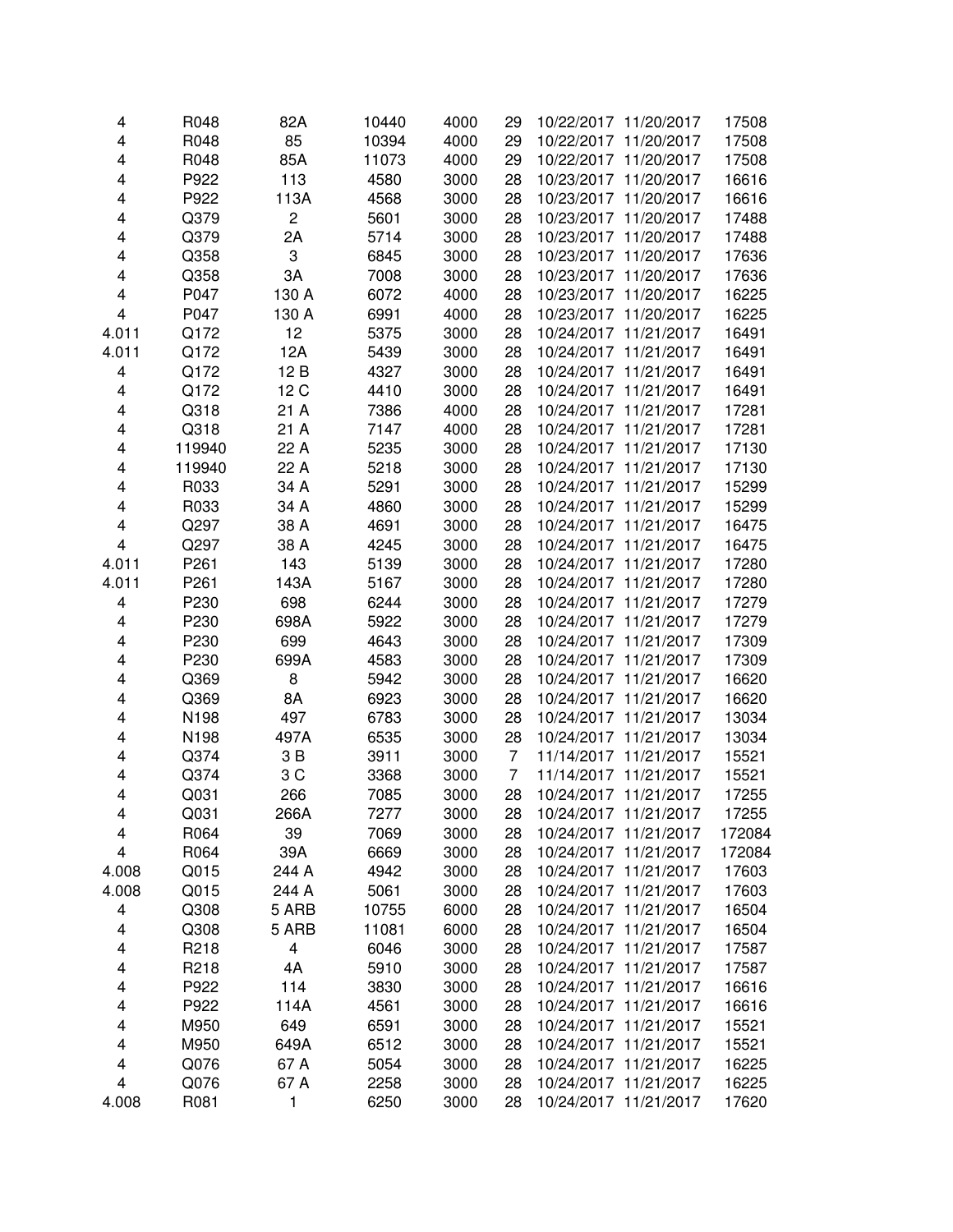| 4.008 | R081             | 1A             | 6590  | 3000 | 28 |            | 10/24/2017 11/21/2017          | 17620 |
|-------|------------------|----------------|-------|------|----|------------|--------------------------------|-------|
| 4     | Q308             | 1A 5Z RB       | 9883  | 6000 | 28 |            | 10/24/2017 11/21/2017          | 16504 |
| 4     | Q308             | 1A 5Z RB       | 10636 | 6000 | 28 |            | 10/24/2017 11/21/2017          | 16504 |
| 4     | R354             | 3              | 6887  | 3000 | 28 |            | 10/24/2017 11/21/2017          | 19467 |
| 4     | R354             | 3A             | 6732  | 3000 | 28 |            | 10/24/2017 11/21/2017          | 19467 |
| 4     | Q029             | G 43 A         | 7778  | 3000 | 28 |            | 10/24/2017 11/21/2017          | 17487 |
| 4     | Q029             | G 43 A         | 8570  | 3000 | 28 |            | 10/24/2017 11/21/2017          | 17487 |
| 4     | P047             | 324 A          | 5795  | 3000 | 28 |            | 10/24/2017 11/21/2017          | 17560 |
| 4     | P047             | 324 A          | 5321  | 3000 | 28 |            | 10/24/2017 11/21/2017          | 17560 |
| 4     | Q921             | 5              | 6413  | 3000 | 28 |            | 10/24/2017 11/21/2017          | 17073 |
| 4     | Q921             | 5A             | 5901  | 3000 | 28 |            | 10/24/2017 11/21/2017          | 17073 |
| 4.018 | Q329             | 66             | 7723  | 3000 | 28 |            | 10/24/2017 11/21/2017          | 17181 |
| 4.018 | Q329             | 66A            | 6423  | 3000 | 28 |            | 10/24/2017 11/21/2017          | 17181 |
| 4     | 119904.01        | 1A             | 5400  | 3000 | 28 |            | 10/24/2017 11/21/2017          | 17518 |
| 4     | 119904.01        | 1B             | 4958  | 3000 | 28 |            | 10/24/2017 11/21/2017          | 17518 |
| 4     | R <sub>181</sub> | 8              | 6142  | 3000 | 28 |            | 10/25/2017 11/22/2017          | 16446 |
| 4.011 | R <sub>181</sub> | 8A             | 5959  | 3000 | 28 |            | 10/25/2017 11/22/2017          | 16446 |
| 4     | P180             | 145            | 6068  | 3000 | 28 |            | 10/25/2017 11/22/2017          | 15587 |
| 4     | P180             | 145A           | 6341  | 3000 | 28 |            | 10/25/2017 11/22/2017          | 15587 |
| 4     | P230             | 703            | 5396  | 3000 | 28 |            | 10/25/2017 11/22/2017          | 17279 |
| 4     | P230             | 703A           | 5716  | 3000 | 28 |            | 10/25/2017 11/22/2017          | 17279 |
| 4     | P230             | 701            | 5548  | 3000 | 28 |            | 10/25/2017 11/22/2017          | 17279 |
| 4     | P230             | 701A           | 5515  | 3000 | 28 | 10/25/2017 | 11/22/2017                     | 17279 |
| 4     | P047             | 325            | 5777  | 3000 | 28 | 10/25/2017 | 11/22/2017                     | 17560 |
| 4     | P047             | 325A           | 5362  | 3000 | 28 | 10/25/2017 | 11/22/2017                     | 17560 |
| 4     | Q031             | 268            | 7431  | 3000 | 28 |            | 10/25/2017 11/22/2017          | 16664 |
| 3.999 | Q031             | 268A           | 6761  | 3000 | 28 |            | 10/25/2017 11/22/2017          | 16664 |
| 4     | Q031             | 267            | 6401  | 3000 | 28 |            | 10/25/2017 11/22/2017          | 16468 |
| 4     | Q031             | 267A           | 7051  | 3000 | 28 |            | 10/25/2017 11/22/2017          | 16468 |
| 4     | Q031             | 267F           | 6648  | 3000 | 28 |            | 10/25/2017 11/22/2017          | 16468 |
| 4     | Q031             | 267G           | 6688  | 3000 | 28 |            | 10/25/2017 11/22/2017          | 16468 |
| 4     | Q031             | 269            | 7214  | 3000 | 28 |            | 10/25/2017 11/22/2017          | 17255 |
| 4     | Q031             | 269A           | 7309  | 3000 | 28 |            | 10/25/2017 11/22/2017          | 17255 |
| 4     | Q031             | 270            | 6125  | 3000 | 28 |            | 10/25/2017 11/22/2017          | 16664 |
| 4     | Q031             | 270A           | 7720  | 3000 | 28 |            | 10/25/2017 11/22/2017          | 16664 |
| 4     | 107380           | $\overline{7}$ | 5254  | 4000 | 28 |            | 10/25/2017 11/22/2017 400000KX |       |
| 4     | 107380           | 7A             | 5413  | 4000 | 28 |            | 10/25/2017 11/22/2017 400000KX |       |
| 4     | M089             | 193            | 6136  | 3000 | 28 |            | 10/25/2017 11/22/2017          | 17553 |
| 4     | M089             | 193A           | 6659  | 3000 | 28 |            | 10/25/2017 11/22/2017          | 17553 |
| 4     | Q313             | 17             | 6080  | 3000 | 28 |            | 10/25/2017 11/22/2017          | 17560 |
| 4     | Q313             | 17A            | 6608  | 3000 | 28 |            | 10/25/2017 11/22/2017          | 17560 |
| 4     | P230             | 700            | 6922  | 3000 | 28 |            | 10/25/2017 11/22/2017          | 17279 |
| 4.012 | P230             | 700A           | 7175  | 3000 | 28 |            | 10/25/2017 11/22/2017          | 17279 |
| 4     | Q015             | 245            | 4936  | 3000 | 28 |            | 10/25/2017 11/22/2017          | 17603 |
| 4     | Q015             | 245A           | 4834  | 3000 | 28 |            | 10/25/2017 11/22/2017          | 17603 |
| 4     | R <sub>254</sub> | 4A             | 7890  | 3000 | 28 |            | 10/25/2017 11/22/2017          | 17464 |
| 4     | R <sub>254</sub> | 4A             | 7640  | 3000 | 28 |            | 10/25/2017 11/22/2017          | 17464 |
| 4     | P <sub>261</sub> | 144            | 5054  | 3000 | 28 |            | 10/25/2017 11/22/2017          | 17280 |
| 4     | P <sub>261</sub> | 144A           | 5245  | 3000 | 28 |            | 10/25/2017 11/22/2017          | 17280 |
| 4.011 | Q172             | 13             | 4836  | 3000 | 28 |            | 10/25/2017 11/22/2017          | 16491 |
| 4.011 | Q172             | 13A            | 5261  | 3000 | 28 |            | 10/25/2017 11/22/2017          | 16491 |
| 4     | Q172             | 13B            | 4745  | 3000 | 28 |            | 10/25/2017 11/22/2017          | 16491 |
|       |                  |                |       |      |    |            |                                |       |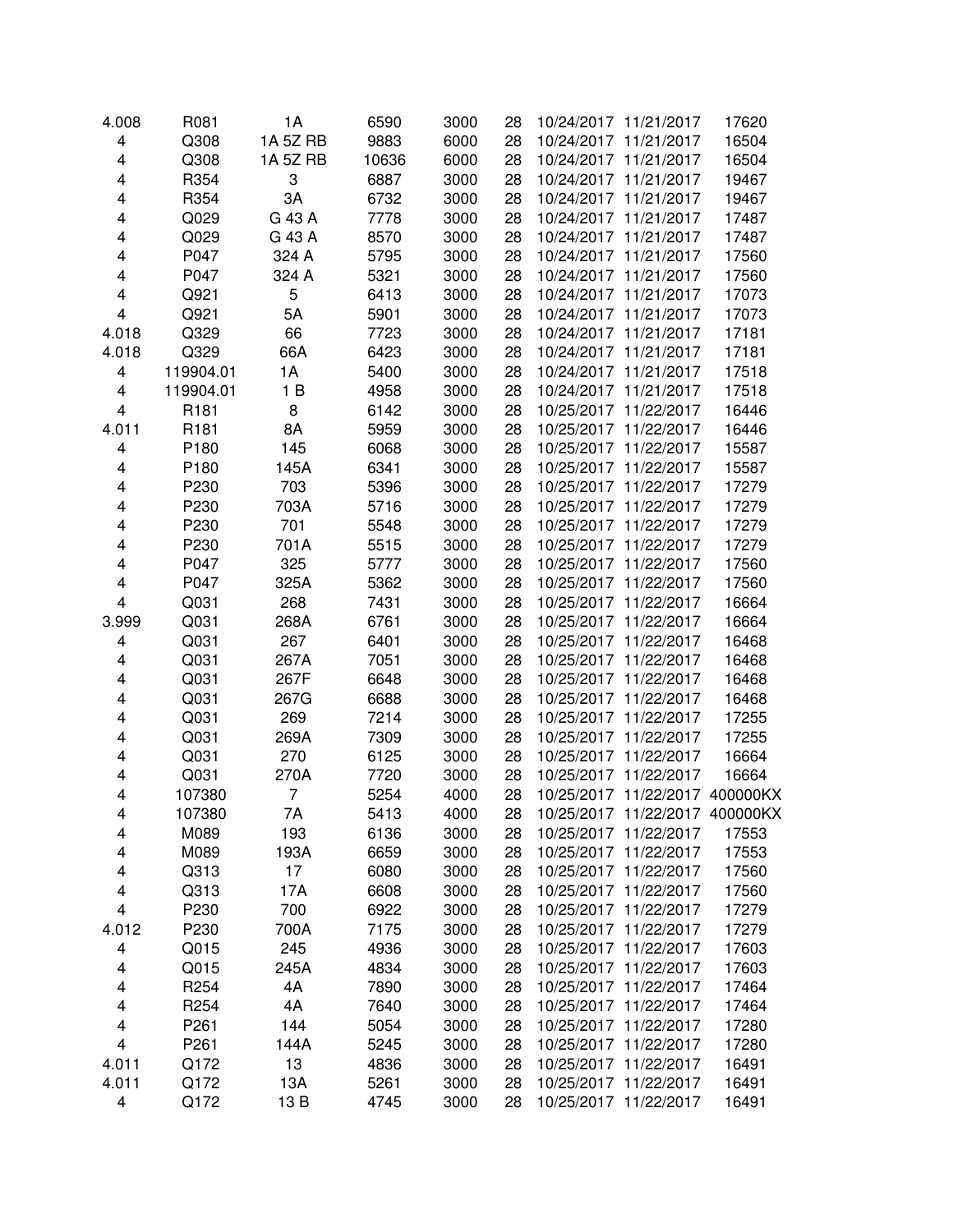| 4                       | Q172             | 13 C         | 5135 | 3000 | 28 | 10/25/2017 11/22/2017    | 16491 |
|-------------------------|------------------|--------------|------|------|----|--------------------------|-------|
| $\overline{\mathbf{4}}$ | R <sub>187</sub> | 11           | 6567 | 3000 | 28 | 10/25/2017 11/22/2017    | 17256 |
| 4                       | R <sub>187</sub> | 11A          | 6854 | 3000 | 28 | 10/25/2017 11/22/2017    | 17256 |
| 4                       | P230             | 702          | 4905 | 3000 | 28 | 10/25/2017 11/22/2017    | 17279 |
| 4                       | P230             | 702A         | 4884 | 3000 | 28 | 10/25/2017<br>11/22/2017 | 17279 |
| 4                       | 111351           | 36A          | 6323 | 3000 | 28 | 10/25/2017 11/22/2017    | 17291 |
| 4                       | 111351           | 36A          | 6133 | 3000 | 28 | 10/25/2017<br>11/22/2017 | 17291 |
| 6                       | P079             | 228 B        | 5124 | 3000 | 14 | 11/8/2017<br>11/22/2017  | 17502 |
| 4                       | Q340             | 1B           | 3500 | 3000 | 7  | 11/15/2017 11/22/2017    | 15524 |
| 4                       | Q029             | G 44 A       | 9426 | 3000 | 28 | 10/25/2017 11/22/2017    | 17487 |
| 4                       | Q029             | G 44 A       | 9605 | 3000 | 28 | 10/25/2017 11/22/2017    | 17487 |
| 4.011                   | L136             | 268          | 7584 | 4000 | 28 | 10/25/2017 11/22/2017    | 17601 |
| 4.011                   | L136             | 268A         | 7029 | 4000 | 28 | 10/25/2017 11/22/2017    | 17601 |
| 4                       | R064             | 40           | 5896 | 3000 | 28 | 10/25/2017 11/22/2017    | 17204 |
| 4                       | R064             | 40A          | 6089 | 3000 | 28 | 10/25/2017 11/22/2017    | 17204 |
| 4                       | Q076             | 68 A         | 8156 | 3000 | 28 | 10/25/2017 11/22/2017    | 16225 |
| 4                       | Q076             | 68 A         | 8026 | 3000 | 28 | 10/25/2017 11/22/2017    | 16225 |
| $\overline{\mathbf{4}}$ | Q076             | 143 A        | 5192 | 3000 | 28 | 10/25/2017 11/22/2017    | 17560 |
| 4                       | Q076             | 143 A        | 5549 | 3000 | 28 | 10/25/2017 11/22/2017    | 17560 |
| 4                       | R064             | 41           | 6904 | 3000 | 28 | 10/25/2017 11/22/2017    | 17203 |
| 4                       | R064             | 41A          | 7267 | 3000 | 28 | 10/25/2017 11/22/2017    | 17203 |
| 4                       | P922             | 115          | 3874 | 3000 | 28 | 10/25/2017 11/22/2017    | 16086 |
| $\overline{\mathbf{4}}$ | P922             | 115A         | 4369 | 3000 | 28 | 10/25/2017 11/22/2017    | 16086 |
| 4.008                   | M950             | 651          | 6614 | 3000 | 28 | 10/25/2017 11/22/2017    |       |
| 4.008                   | M950             | 651A         | 6548 | 3000 | 28 | 10/25/2017 11/22/2017    |       |
| 4                       | M950             | 650          | 4471 | 3000 | 28 | 10/25/2017 11/22/2017    | 15519 |
| 4                       | M950             | 650A         | 4458 | 3000 | 28 | 10/25/2017 11/22/2017    | 15519 |
| 4                       | R048             | 90           | 6000 | 3000 | 28 | 10/25/2017 11/22/2017    | 16370 |
| 4                       | R048             | 90A          | 6134 | 3000 | 28 | 10/25/2017 11/22/2017    | 16370 |
| 4                       | Q301             | 10A          | 6760 | 3000 | 28 | 10/25/2017 11/22/2017    | 17132 |
| 4                       | Q301             | 10A          | 6540 | 3000 | 28 | 10/25/2017 11/22/2017    | 17132 |
| 4                       | P047             | 131A         | 5758 | 4000 | 28 | 10/25/2017 11/22/2017    | 16225 |
| 4                       | P047             | 131A         | 6841 | 4000 | 28 | 10/25/2017 11/22/2017    | 16225 |
| 4                       | Q329             | 67           | 6820 | 3000 | 28 | 10/25/2017 11/22/2017    | 17181 |
| 4                       | Q329             | 67A          | 6793 | 3000 | 28 | 10/25/2017 11/22/2017    | 17181 |
| 4                       | Q380             | 19           | 6791 | 3000 | 28 | 10/25/2017 11/22/2017    | 17241 |
| 4                       | Q380             | 19A          | 7367 | 3000 | 28 | 10/25/2017 11/22/2017    | 17241 |
| 4.008                   | R203             | 4            | 6434 | 3000 | 28 | 10/25/2017 11/22/2017    | 17631 |
| 4.008                   | R <sub>203</sub> | 4A           | 6316 | 3000 | 28 | 10/25/2017 11/22/2017    | 17631 |
| 4                       | Q358             | 4            | 7892 | 3000 | 28 | 10/25/2017 11/22/2017    | 17636 |
| 4                       | Q358             | 4A           | 8004 | 3000 | 28 | 10/25/2017 11/22/2017    | 17636 |
| 4                       | Q941             | 23           | 5681 | 3000 | 28 | 10/25/2017 11/22/2017    | 16667 |
| 4                       | Q941             | 23A          | 5516 | 3000 | 28 | 10/25/2017 11/22/2017    | 16667 |
| 4                       | P922             | 116          | 4194 | 3000 | 28 | 10/25/2017 11/22/2017    | 16616 |
| 4                       | P922             | 116A         | 4850 | 3000 | 28 | 10/25/2017 11/22/2017    | 16616 |
| 4                       | N266             | 280          | 5727 | 3000 | 28 | 10/25/2017 11/22/2017    | 13025 |
| 4                       | N266             | 280A         | 5000 | 3000 | 28 | 10/25/2017 11/22/2017    | 13025 |
| 4                       | Q266             | $11$ $JJ$    | 7058 | 4000 | 32 | 10/26/2017 11/27/2017    | 17653 |
| 4                       | Q266             | <b>11 KK</b> | 6984 | 4000 | 32 | 10/26/2017 11/27/2017    | 17653 |
| 4                       | Q266             | 11           | 6853 | 4000 | 32 | 10/26/2017 11/27/2017    | 17653 |
| $\overline{\mathbf{4}}$ | Q266             | 11A          | 5890 | 4000 | 32 | 10/26/2017 11/27/2017    | 17653 |
| 4.008                   | Q266             | 11 D         | 5205 | 4000 | 32 | 10/26/2017 11/27/2017    | 17653 |
|                         |                  |              |      |      |    |                          |       |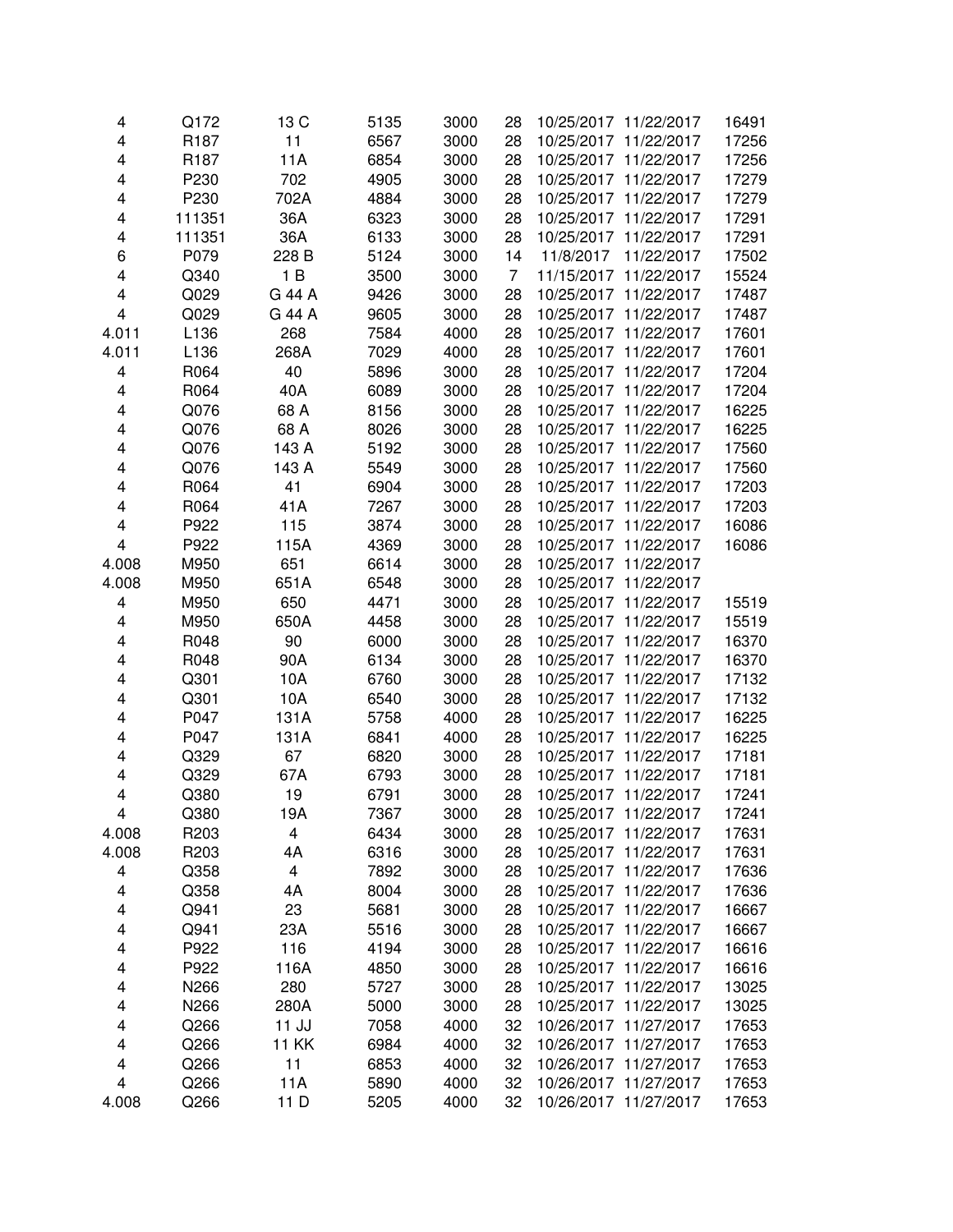| 4.008 | Q266             | 11 E             | 5595  | 4000 | 32 | 10/26/2017 11/27/2017    | 17653 |
|-------|------------------|------------------|-------|------|----|--------------------------|-------|
| 4     | Q266             | 11 H             | 5328  | 4000 | 32 | 10/26/2017 11/27/2017    | 17653 |
| 4     | Q266             | 111              | 5496  | 4000 | 32 | 10/26/2017 11/27/2017    | 17653 |
| 4     | Q266             | 11 <sub>L</sub>  | 5942  | 4000 | 32 | 10/26/2017 11/27/2017    | 17653 |
| 4     | Q266             | 11 M             | 5651  | 4000 | 32 | 11/27/2017<br>10/26/2017 | 17653 |
| 4     | Q266             | <b>11P</b>       | 5729  | 4000 | 32 | 10/26/2017 11/27/2017    | 17653 |
| 4     | Q266             | 11 Q             | 5568  | 4000 | 32 | 10/26/2017 11/27/2017    | 17653 |
| 4.011 | Q266             | 11T              | 5252  | 4000 | 32 | 10/26/2017 11/27/2017    | 17653 |
| 4     | Q266             | 11 U             | 5127  | 4000 | 32 | 10/26/2017 11/27/2017    | 17653 |
| 4     | Q266             | 11X              | 5274  | 4000 | 32 | 10/26/2017 11/27/2017    | 17653 |
| 4     | Q266             | 11 Y             | 5020  | 4000 | 32 | 10/26/2017 11/27/2017    | 17653 |
| 4     | Q266             | 11 BB            | 5353  | 4000 | 32 | 10/26/2017 11/27/2017    | 17653 |
| 4     | Q266             | 11 CC            | 6041  | 4000 | 32 | 10/26/2017 11/27/2017    | 17653 |
| 4     | Q266             | <b>11 FF</b>     | 5969  | 4000 | 32 | 10/26/2017 11/27/2017    | 17653 |
| 4     | Q266             | 11 GG            | 6026  | 4000 | 32 | 10/26/2017 11/27/2017    | 17653 |
| 4     | N266             | 281              | 5619  | 3000 | 32 | 10/26/2017 11/27/2017    | 13025 |
| 4     | N266             | 281A             | 5665  | 3000 | 32 | 10/26/2017 11/27/2017    | 13025 |
| 4     | P261             | 145              | 5518  | 3000 | 32 | 10/26/2017 11/27/2017    | 17280 |
| 4     | P <sub>261</sub> | 145A             | 5269  | 3000 | 32 | 10/26/2017 11/27/2017    | 17280 |
| 4     | P230             | 705              | 5861  | 3000 | 32 | 10/26/2017 11/27/2017    | 17278 |
| 4     | P230             | 705A             | 5334  | 3000 | 32 | 10/26/2017 11/27/2017    | 17278 |
| 4.008 | P230             | 706              | 5605  | 3000 | 32 | 10/26/2017 11/27/2017    | 17279 |
| 4.008 | P230             | 706A             | 5753  | 3000 | 32 | 10/26/2017 11/27/2017    | 17279 |
| 4     | 117347           | 15               | 5191  | 3000 | 32 | 10/26/2017 11/27/2017    | 16358 |
| 4     | 117347           | 15A              | 5234  | 3000 | 32 | 10/26/2017 11/27/2017    | 16358 |
| 4     | Q900             | 2 ARK            | 12842 | 9000 | 32 | 10/26/2017 11/27/2017    | 17253 |
| 4     | Q900             | 2 ARK            | 12311 | 9000 | 32 | 10/26/2017 11/27/2017    | 17253 |
| 4     | J363             | 204              | 5808  | 3000 | 32 | 10/26/2017 11/27/2017    | 17643 |
| 4     | J363             | 204A             | 5966  | 3000 | 32 | 10/26/2017 11/27/2017    | 17643 |
| 4.011 | P180             | 146              | 5854  | 3000 | 32 | 10/26/2017 11/27/2017    | 15587 |
| 4     | P180             | 146A             | 5947  | 3000 | 32 | 10/26/2017 11/27/2017    | 15587 |
| 4     | Q172             | 14               | 4789  | 3000 | 32 | 10/26/2017 11/27/2017    | 16991 |
| 4     | Q172             | 14A              | 4886  | 3000 | 32 | 10/26/2017 11/27/2017    | 16991 |
| 4     | P230             | 704              | 5441  | 3000 | 32 | 10/26/2017 11/27/2017    | 17308 |
| 4     | P230             | 704A             | 5203  | 3000 | 32 | 10/26/2017 11/27/2017    | 17308 |
| 4     | P079             | 223              | 5381  | 3000 | 32 | 10/26/2017 11/27/2017    | 16627 |
| 4     | P079             | 223A             | 5387  | 3000 | 32 | 10/26/2017 11/27/2017    | 16627 |
| 4     | Q930             | 15               | 6548  | 3000 | 32 | 10/26/2017 11/27/2017    |       |
| 4     | Q930             | 15A              | 6532  | 3000 | 32 | 10/26/2017 11/27/2017    |       |
| 4.012 | P261             | 146              | 4503  | 3000 | 32 | 10/26/2017 11/27/2017    | 17280 |
| 4     | P261             | 146A             | 4787  | 3000 | 32 | 10/26/2017 11/27/2017    | 17280 |
| 4     | R136             | B <sub>4</sub>   | 6515  | 3000 | 32 | 10/26/2017 11/27/2017    | 16356 |
| 4     | R136             | B <sub>4</sub> A | 6584  | 3000 | 32 | 10/26/2017 11/27/2017    | 16356 |
| 4     | Q942             | $\overline{c}$   | 5086  | 3000 | 32 | 10/26/2017 11/27/2017    | 15524 |
| 4     | Q942             | 2A               | 5002  | 3000 | 32 | 10/26/2017 11/27/2017    | 15524 |
| 4     | Q031             | 271              | 5330  | 3000 | 32 | 10/26/2017 11/27/2017    |       |
| 4     | Q031             | 271A             | 4977  | 3000 | 32 | 10/26/2017 11/27/2017    |       |
| 6     | R145             | 5B               | 4800  | 3000 | 12 | 11/15/2017 11/27/2017    | 17468 |
| 6     | R145             | 5 C              | 4710  | 3000 | 12 | 11/15/2017 11/27/2017    | 17468 |
| 6     | R <sub>145</sub> | 6B               | 4160  | 3000 | 7  | 11/20/2017 11/27/2017    | 17681 |
| 6     | R145             | 6 <sub>C</sub>   | 4310  | 3000 | 7  | 11/20/2017 11/27/2017    | 17681 |
| 6     | R145             | 7 B              | 3990  | 3000 | 6  | 11/21/2017 11/27/2017    | 17681 |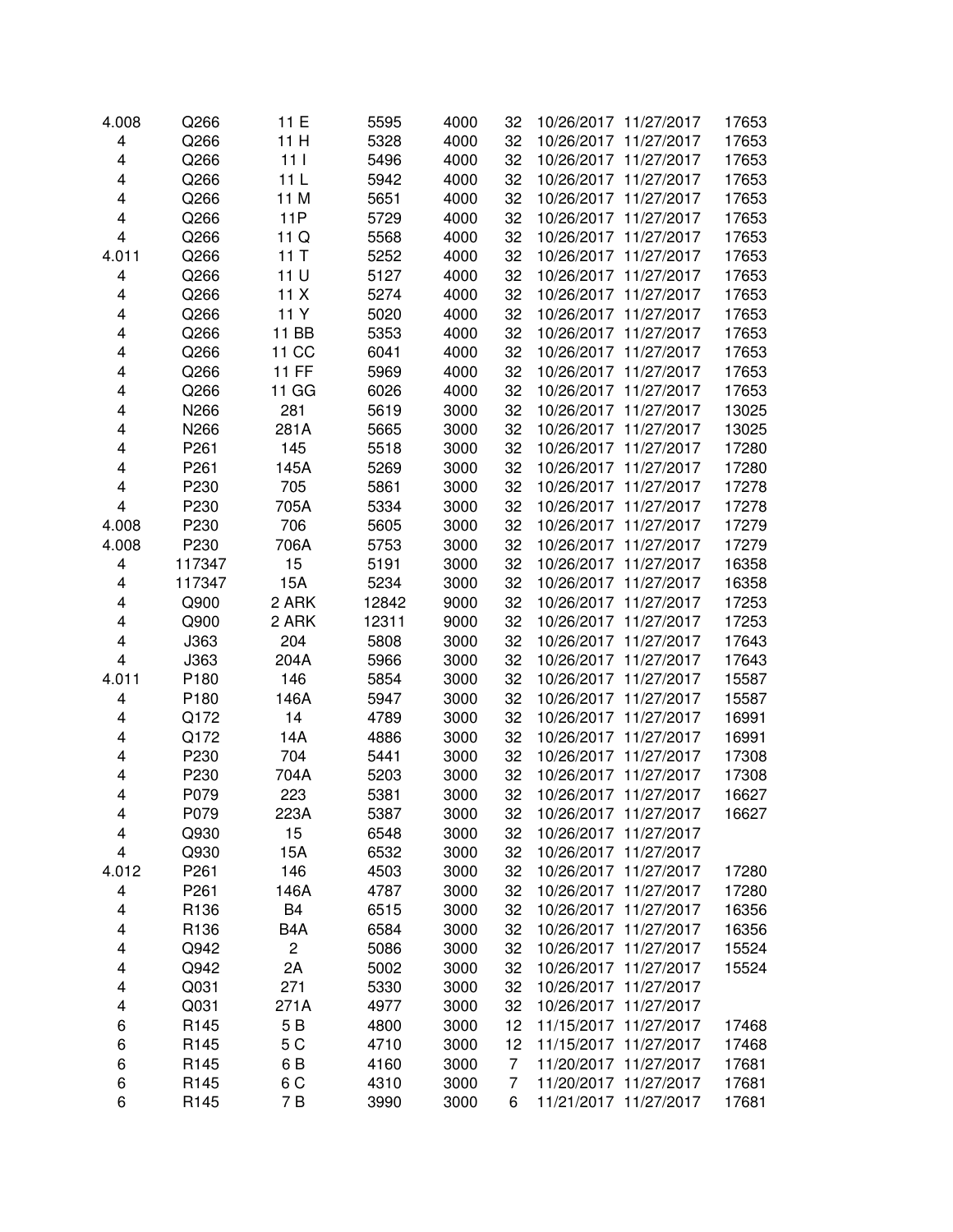| 6     | R145             | 7 C              | 3980  | 3000  | 6  |            | 11/21/2017 11/27/2017 | 17681   |
|-------|------------------|------------------|-------|-------|----|------------|-----------------------|---------|
| 4     | Q900             | 2 ARKZ           | 11720 | 10000 | 32 |            | 10/26/2017 11/27/2017 |         |
| 4     | Q900             | 2 ARKZ           | 12090 | 10000 | 32 |            | 10/26/2017 11/27/2017 |         |
| 4.008 | R064             | 42               | 4570  | 3000  | 32 |            | 10/26/2017 11/27/2017 | 17203   |
| 4.008 | R064             | 42A              | 4830  | 3000  | 32 |            | 10/26/2017 11/27/2017 | 17203   |
| 4     | Q029             | G 45 A           | 8010  | 3000  | 32 |            | 10/26/2017 11/27/2017 | 17487   |
| 4     | Q029             | G 45 A           | 9050  | 3000  | 32 |            | 10/26/2017 11/27/2017 | 17487   |
| 4     | Q029             | 113 A            | 6300  | 4000  | 32 |            | 10/26/2017 11/27/2017 | 17568   |
| 4     | Q029             | 113 A            | 6040  | 4000  | 32 |            | 10/26/2017 11/27/2017 | 17568   |
| 4     | P922             | 117              | 6430  | 3000  | 32 |            | 10/26/2017 11/27/2017 | 16616   |
| 4     | P922             | 117A             | 5950  | 3000  | 32 |            | 10/26/2017 11/27/2017 | 16616   |
| 4     | P261             | <b>TN 145 IA</b> | 5670  | 3000  | 32 |            | 10/26/2017 11/27/2017 | 17280   |
| 4     | P <sub>261</sub> | <b>TN 145 IA</b> | 5670  | 3000  | 32 |            | 10/26/2017 11/27/2017 | 17280   |
| 4     | P <sub>261</sub> | <b>TN 145 IA</b> | 6220  | 3000  | 32 |            | 10/26/2017 11/27/2017 | 17280   |
| 4.055 | M089             | 194 A            | 5850  | 3000  | 32 |            | 10/26/2017 11/27/2017 | 17553   |
| 4.055 | M089             | 194 A            | 5620  | 3000  | 32 |            | 10/26/2017 11/27/2017 | 17553   |
| 4     | J363             | 205              | 3090  | 3000  | 32 |            | 10/26/2017 11/27/2017 | 650002R |
| 4     | J363             | 205A             | 3780  | 3000  | 32 | 10/26/2017 | 11/27/2017            | 650002R |
| 4     | M950             | 652              | 5180  | 3000  | 32 |            | 10/26/2017 11/27/2017 | 15521   |
| 4     | M950             | 652A             | 5210  | 3000  | 32 |            | 10/26/2017 11/27/2017 | 15521   |
| 4     | P047             | 326 A            | 5610  | 3000  | 32 |            | 10/26/2017 11/27/2017 | 17564   |
| 4     | P047             | 326 A            | 5790  | 3000  | 32 |            | 10/26/2017 11/27/2017 | 17564   |
| 4     | Q030             | 151 A            | 5850  | 3000  | 32 |            | 10/26/2017 11/27/2017 | 16455   |
| 4     | Q030             | 151 A            | 5570  | 3000  | 32 |            | 10/26/2017 11/27/2017 | 16455   |
| 4     | P047             | 132A             | 5970  | 4000  | 32 |            | 10/26/2017 11/27/2017 | 16225   |
| 4     | P047             | 132A             | 5630  | 4000  | 32 |            | 10/26/2017 11/27/2017 | 16225   |
| 4     | R066             | 5                | 6490  | 3000  | 32 |            | 10/26/2017 11/27/2017 | 16130   |
| 4     | R066             | 5A               | 6580  | 3000  | 32 |            | 10/26/2017 11/27/2017 | 16130   |
| 4     | P247             | 221              | 6350  | 3000  | 32 |            | 10/26/2017 11/27/2017 | 17631   |
| 4     | P247             | 221A             | 6340  | 3000  | 32 |            | 10/26/2017 11/27/2017 | 17631   |
| 4     | Q380             | 20               | 8850  | 3000  | 32 |            | 10/26/2017 11/27/2017 | 17241   |
| 4     | Q380             | 20A              | 8730  | 3000  | 32 |            | 10/26/2017 11/27/2017 | 17241   |
| 4.011 | Q921             | 6                | 6790  | 3000  | 32 |            | 10/26/2017 11/27/2017 | 17073   |
| 4.011 | Q921             | 6A               | 6490  | 3000  | 32 |            | 10/26/2017 11/27/2017 | 17073   |
| 6     | 123299           | 5                | 4780  | 3000  | 32 |            | 10/26/2017 11/27/2017 | 17588   |
| 6     | 123299           | 5A               | 4710  | 3000  | 32 |            | 10/26/2017 11/27/2017 | 17588   |
| 6     | 123299           | 6                | 4810  | 3000  | 32 |            | 10/26/2017 11/27/2017 | 17588   |
| 6     | 123299           | 6A               | 5040  | 3000  | 32 |            | 10/26/2017 11/27/2017 | 17588   |
| 4     | Q373             | 10B              | 5380  | 4000  | 17 |            | 11/13/2017 11/27/2017 | 17146   |
| 4     | Q016             | 17 B             | 4630  | 3000  | 10 |            | 11/17/2017 11/27/2017 | 16370   |
| 4     | P180             | 147              | 6580  | 3000  | 31 |            | 10/27/2017 11/27/2017 | 15587   |
| 4     | P180             | 147A             | 6880  | 3000  | 31 |            | 10/27/2017 11/27/2017 | 15587   |
| 4.011 | P180             | 148              | 5520  | 3000  | 31 |            | 10/27/2017 11/27/2017 | 15587   |
| 4.011 | P180             | 148A             | 5290  | 3000  | 31 |            | 10/27/2017 11/27/2017 | 15587   |
| 4     | P230             | 707              | 4500  | 3000  | 31 |            | 10/27/2017 11/27/2017 | 17279   |
| 4     | P230             | 707A             | 4740  | 3000  | 31 |            | 10/27/2017 11/27/2017 | 17279   |
| 4     | Q076             | 69 A             | 5040  | 3000  | 31 |            | 10/27/2017 11/27/2017 | 16225   |
| 4     | Q076             | 69 A             | 5130  | 3000  | 31 |            | 10/27/2017 11/27/2017 | 16225   |
| 4     | 111351           | 37 A             | 4830  | 3000  | 31 |            | 10/27/2017 11/27/2017 | 17291   |
| 4     | 111351           | 37 A             | 4910  | 3000  | 31 |            | 10/27/2017 11/27/2017 | 17291   |
| 4     | 119940           | 23A              | 5320  | 3000  | 31 |            | 10/27/2017 11/27/2017 | 17130   |
| 4     | 119940           | 23A              | 5280  | 3000  | 31 |            | 10/27/2017 11/27/2017 | 17130   |
|       |                  |                  |       |       |    |            |                       |         |